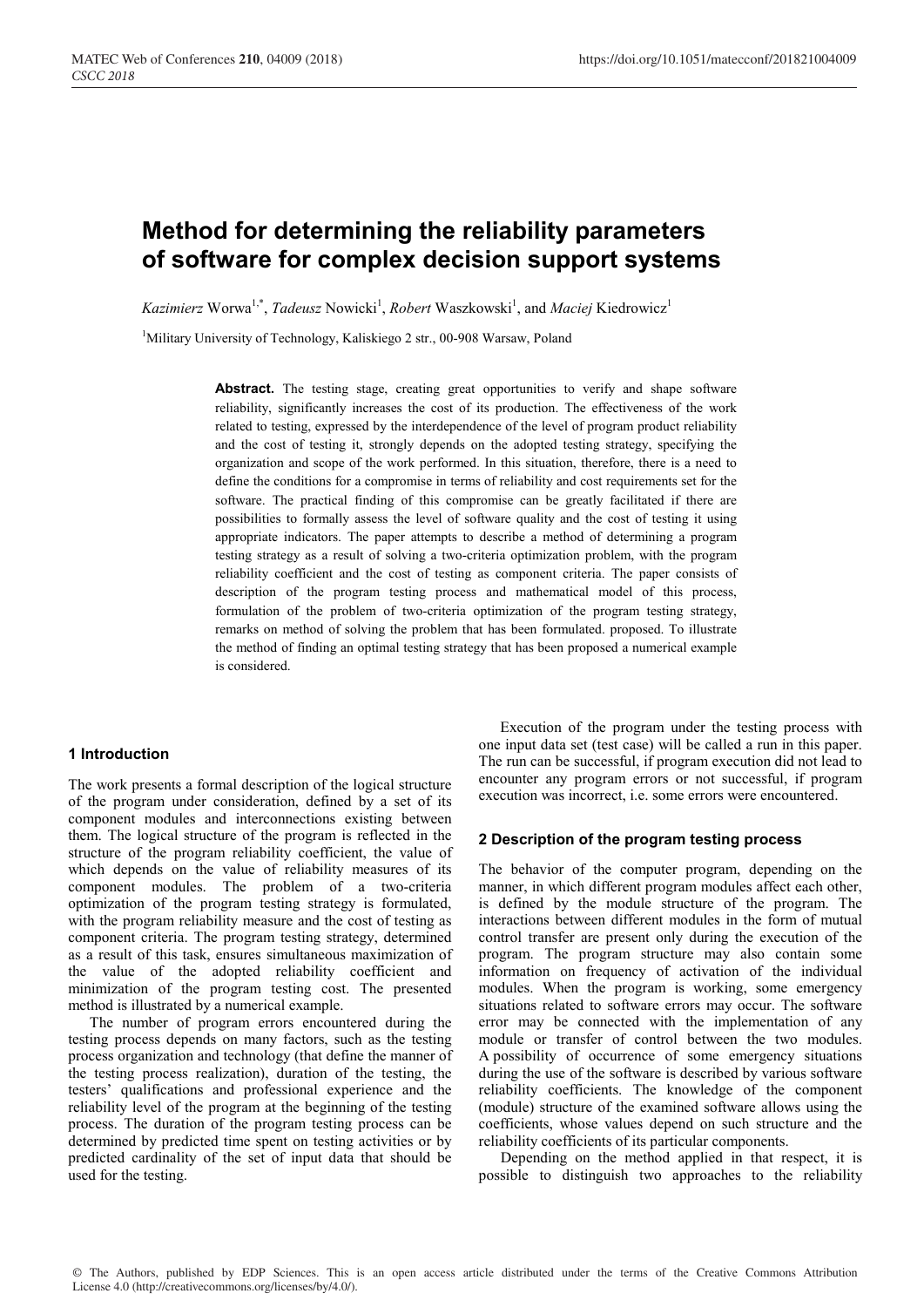modeling process, on the basis of: the structure set by the source code instructions, structure based on logical paths [5].

The models based on the architecture set by the source code for modeling the software architecture use the so-called control transfer graph, illustrating a possibility of transferring control between the blocks of the source code. The nodes on the structure are indicated by the so-called program control guidelines. It is often assumed in the models of the discussed class that the control transfer between them may be described by the Markov chains. This assumption means that the control transfer after implementation of a specific module to other modules does not depend on previous activation of the program blocks. The software architecture is modeled by the Markov chain, e.g. discrete in states and in time. The representative examples of such models may be found in studies [2, 6, 10].

In the models based on the logical path concept, the software architecture is also created by separate blocks of the source code, e.g. by the modules, which are not - however analyzed as independent components, but as sequences of components executed one by one in case of activation of a given path by an appropriate set of input data. Knowing the values of the reliability indicators of the components that create a given logical path, it is possible to determine the value of the reliability indicator of the whole software, using the knowledge of the architecture of the software. The representative examples of the models based on logical paths may be found in work [9, 16].

The program being tested will be characterized using the directed graph *G* defined as follows:

 $G = (I, U)$ ,

where

*I* a set of graph vertices corresponding to the set of module numbers of the tested program:

$$
I = \{1, 2, \ldots, i, \ldots, I\},\,
$$

 $U \subset I \times I$  a set of ordered pairs  $(i, j) \in I \times I$ , while a pair  $(i, j) \in U$ , if after the execution of the i-th module (during program execution), the j-th module can be executed as a next.

Without lost of generality it can be assumed that the graph of the considered program is an unigraph, with one input module and one output module with numbers  $i_{WE}$ ,  $i_{WY}$ respectively,  $i_{WE}$ ,  $i_{WY} \in I$ .

In the program graph *G* we can distinguish a certain set of paths connecting the initial node with the final node, where the term "paths" is understood as in the graphs and networks theory [4]. Due to the fact that the analyzed graph *G* is a directed unigraph, each path connecting vertices  $i_{WE}$ ,  $i_{WY} \in I$ can be unambiguously determined by giving the numbers of vertices through which it "passes". Any such path, for which, moreover, there is at least one set of program input data that activates it, will be called logical, whereby activating a specific logical path means the subsequent execution of the modules that make up it.

Let  $\boldsymbol{Q}$  be a set of numbers of all logical paths of the tested program:

$$
Q = \{1, 2, \ldots, q, \ldots, Q\}
$$
.

Let  $I_q$  mean a set of module numbers of the q-th logical path:

$$
I_q = \{i_{q,l}, i_{q,2}, \dots, i_{q,k}, \dots, i_{q,I_q}\}, \ q \in \mathbf{Q},
$$

where

- $i_{a,k}$  the number of the k-th module of the q-th logical path (eg. in the order of executing the modules forming the given path),
- $I_a$  number of modules forming the q-th logical path.

It is assumed that the process of testing considered program consists in independent testing of its component modules, and that the testing of the i-th module, consists of the so-called testing cycles, each of which includes:

- executing the module with a number of previously prepared test data set;
- evaluation of the obtained results and location and removal of any errors found.

The adopted organization of the program testing process corresponds to the actual stage of the so-called autonomous testing of program components, followed by the so-called integration testing of the program [1, 8, 11-14].

Let *S* denote the testing strategy of the program under consideration, defined as follows

$$
S = (S_1, S_2, \dots, S_i, \dots, S_I),
$$
 (1)

where:

*S<sub>i</sub>* testing strategy of the i-th module, defined as follows:

$$
S_i = (K_i, (L_{i,1}, L_{i,2},..., L_{i,k},..., L_{i,K_i})),
$$

- $K_i$  number of i-th module testing cycles,
- $L_{i,k}$  number of test cases (tests), based on which the i-th module is tested in the k-th cycle of its testing process,  $k = \overline{I_1K_i}$ ,  $i \in I$ .

Let  $P_i$ ,  $i \in I$  denotes the so-called characteristic matrix of the i-th module of the considered program i.e.,  $P_i = [p_{n,m}^i], n, m \in \{0, 1, 2, ...\}$ , while  $p_{n,m}^i$  means the probability of the event whereby *n* new bugs are detected in the i-th cycle of the testing process, provided that *m* tests give incorrect results in this cycle.

Assuming that in the case of each test that gives an incorrect result, a detection of error that it causes will occur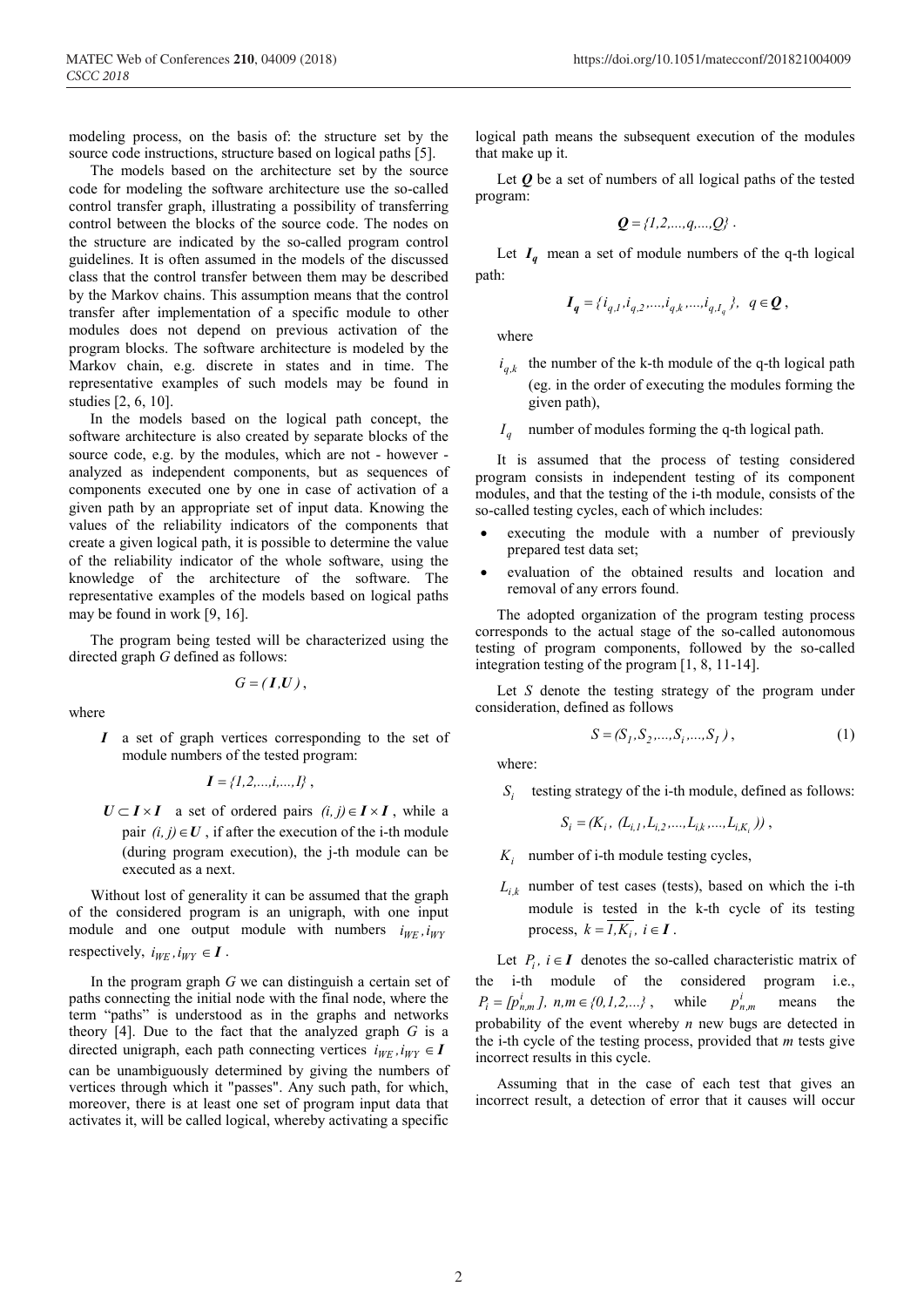and that each test can detect at most one error, we can write that there is:

$$
p_{00} = p_{II} = 1,
$$
  
\n
$$
p_{nm} = 0 \text{ for } n = 0 \text{ and } m > 0 \text{ or for } n > m.
$$
 (2)

Taking into account the properties of elements  $p_{n,m}^i$ , described by the relations (2), the matrix  $P_i$ ,  $i \in I$ , can be presented in the following form

$$
P_{i} = \begin{bmatrix} 1 & 0 & 0 & 0 & 0 & \dots \\ 0 & 1 & p_{i_{2}}^{i} & p_{i_{3}}^{i} & p_{i_{4}}^{i} & \dots \\ 0 & 0 & p_{i_{2}}^{i} & p_{i_{3}}^{i} & p_{i_{4}}^{i} & \dots \\ 0 & 0 & 0 & p_{i_{3}}^{i} & p_{i_{4}}^{i} & \dots \\ 0 & 0 & 0 & 0 & p_{i_{4}}^{i} & \dots \\ \vdots & \vdots & \vdots & \ddots & \vdots & \vdots \end{bmatrix} . \tag{3}
$$

The quantities  $p_{nm}^i$  are the values of probabilities and therefore:

$$
\sum_{n=0}^{\infty} p_{nm} = 1, \qquad m \in \{0, 1, 2, \ldots\}.
$$
 (4)

Condition (4) means that the sum of elements in each column of the  $P_i$  matrix is equal to 1.

For the determined method of designing a set of test data sets, the values of probabilities  $p_{n,m}^i$  that form the matrix  $P_i$ ,  $i \in I$ , depend on the logical structure of the source code of the tested program and on the level of its reliability. Assuming that the structure of program under the testing processs is a program control graph, it can be concluded that the probabilities  $p_{n,m}^i$  depend primarily on:

- the number of logical paths connecting the input node with the output node;
- the length of these paths, measured for example by the number of program instructions, in a case of their activation;
- the level of mutual overlapping individual logic paths, the measure of which is the number of program instructions included in two or more paths.

For example, if in the tested program each instruction (except of instructions forming input and output nodes) belongs to only one logical path, i.e. that the program under testing consists of a set of disjoint paths, then it should be expected that values of probability  $p_{n,m}^i$ ,  $n \le m$  will be focused on the main diagonal of the  $P_i$  matrix or near it (above the main diagonal). In turn, if in the tested program individual roads overlap, i.e. many logical paths "pass" through the same instructions or their groups, then it is expected that values of probability  $p_{n,m}^i$ ,  $n \leq m$ , will be concentrated in the initial rows of the  $P_i$  matrix (subject to conditions  $(2) - (4)$ ).

For the above reasons, in further considerations the  $P_i$ matrix will be called the characteristic matrix of the i-th module of the program being tested. In a such case the tested program will be characterized by a vector of characteristic matrices *P*, defined as follows:

$$
P = (P_1, P_2, \ldots, P_i, \ldots, P_I) \; ,
$$

where  $P_i$ ,  $i \in I$ , is the characteristic matrix of the i-th module of the tested program.

## **3 Formulation of the problem of two-criteria optimization of the program testing strategy**

In further considerations, the reliability coefficient of the tested program, after finishing the testing process, implemented according to strategy *S*, will be defined as follows [15]:

$$
r(S,P) = \sum_{q \in \mathbf{Q}} d_q \prod_{i \in I_q} r_i(S_i, P_i) , \qquad (5)
$$

where:

 $r_i(S_i, P_i)$  reliability coefficient of the i-th module with a characteristic matrix  $P_i$ , after finishing the process of its testing, carried out according to the strategy  $S_i$ , defined as follows [17]:

$$
r_i(S_i, P_i) = 1 - (1 - r_i)A_i(S_i, P_i),
$$
\n(6)

where

$$
A_i(S_i, P_i) = \sum_{n_1=0}^{L_{i,l}} \sum_{n_2=0}^{L_{i,k}} \dots \sum_{n_k=0}^{L_{i,k}} e^{-\alpha_i \sum_{k=1}^{K_i} n_k} \prod_{k=1}^{K_i} \sum_{m_k=0}^{L_{ik}} p_{n_k m_k}^i A_{m_k}^i(\sum_{i=1}^{k-1} n_i, L_{i,k})
$$
(7)

while

$$
A_{m_k}^i \left( \sum_{j=1}^{k-1} n_i, L_{j,k} \right) = \left( \begin{array}{c} L_{i,k} \\ m_k \end{array} \right) \left( e^{-\alpha_i \sum_{j=1}^{k-1} n_j} (1 - r_i) \right)^{m_k}.
$$
\n
$$
I - e^{-\alpha_i \sum_{j=1}^{k-1} n_j} (1 - r_i) I^{L_{i,k} - m_k}
$$
\n(8)

 $r_i$  value of the *i*-th module reliability coefficient before the testing process begins,

*dq* the probability of activating the q-th logic path by a single test case.

According to relation (5), the reliability coefficient *r(S, P)* of the tested program is understood as the probability of its correct execution for a single test case. The values of probabilities  $d_q$ ,  $q \in \mathbf{Q}$ , depend on the nature and frequency of specific data sets for which the program under consideration is executed. Determining the probabilities  $d_q$ ,  $q \in \mathbf{Q}$ , is implemented in practice with the methods used for the purpose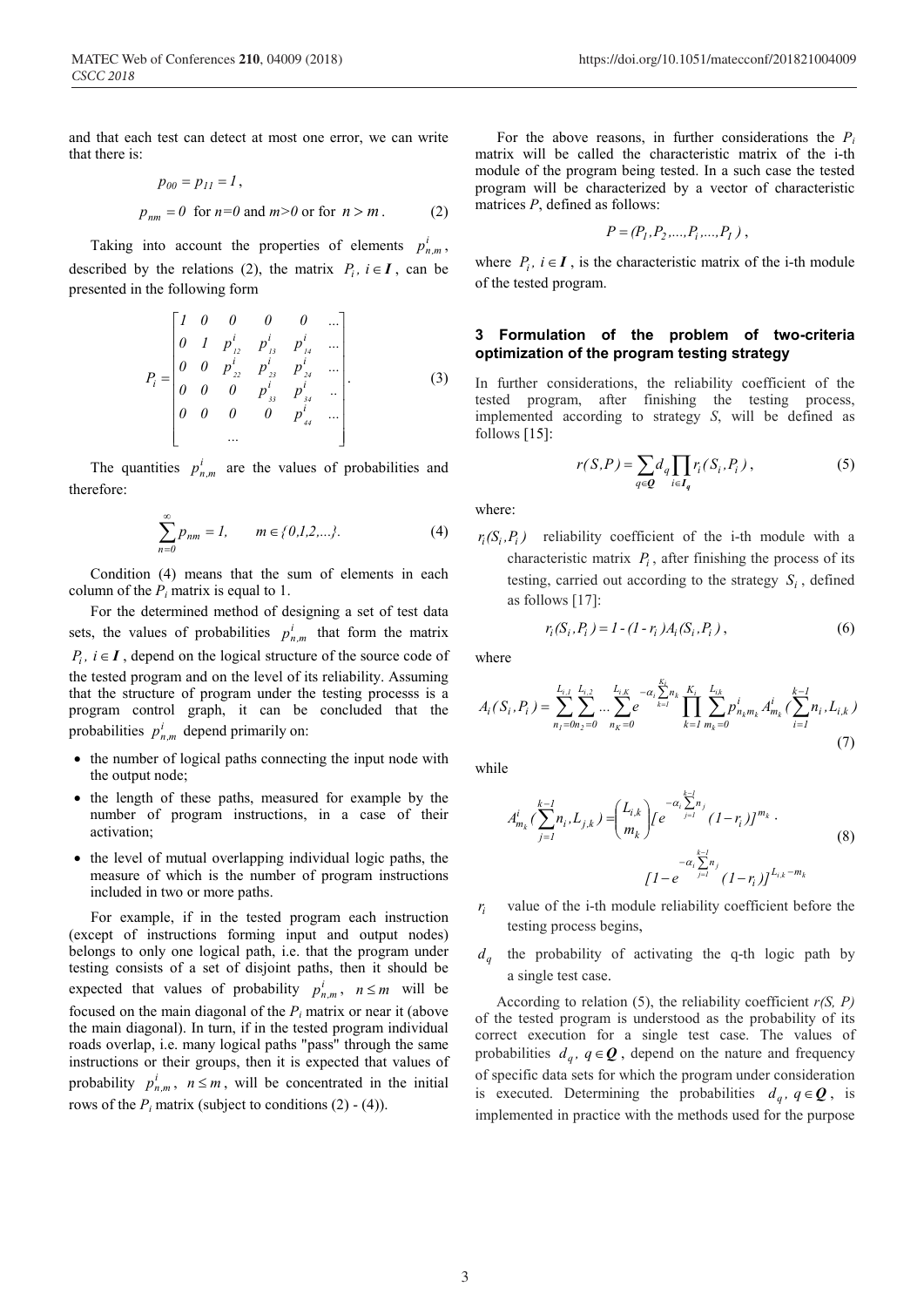of determining the operational profile of the program. A description of methods useful in this area can be found in [15]. The values of probabilities  $d_q$ ,  $q \in \mathbf{Q}$ , are in presented consideration an objective nature, i.e. independent of the software developer, because they characterize so-called operational profile of the program. The developer of the program can influence the values of the reliability coefficient *r(S, P)* of the program by shaping the values of reliability coefficients  $r_i(S_i, P)$ ,  $i \in I$ , of the program component

# modules.

Let *C(S, P)* be the cost of the program testing process with the characteristic matrix vector *P*, implemented according to strategy *S*. Cost *C(S, P)*, which is the sum of the costs of testing the program modules, can be determined as follows:

$$
C(S, P) = \sum_{i=1}^{I} \{ C_T^i(S_i) + C_E^i(S_i, P_i) \},
$$
 (9)

where:

 $C_T^i(S_i)$ the average cost of preparing a test case set used in the testing process of the i-th module, implemented according to the testing strategy  $S_i$ :

$$
C_T^i(S_i) = L_i(S_i) C_T^i, \t\t(10)
$$

where  $c_T^i$  is the average cost of preparing and running one test case in the i-th module testing process, while  $L_i(S_i)$  it is the total number of tests used in the i-th module testing process, carried out according to the strategy  $S_i$ , i.e.:

$$
L_i(S_i) = \sum_{k=1}^{K_i} L_{i,k} \t{11}
$$

 $C_E^i(S_i, P_i)$  the average cost of locating and removing errors detected in the i-th module testing process with the characteristic matrix  $P_i$  implemented according to the strategy  $S_i$ :

$$
C_E^i(S_i, P_i) = C_E^i E[N_i(S_i, P_i)], \qquad (12)
$$

where  $C_E^i$  is the average cost of locating and removing one error in the i-th module testing process, while  $E[N_i(S_i, P_i)]$  means the expected value of the number of errors, the detection of which is expected in the i-th module testing process with the characteristic matrix  $P_i$ , implemented according to the strategy *Si* .

Quantity  $E[N_i(S_i, P_i]$ , according to the relationship (6), can be specified as follows:

$$
E[N_i(S_i, P_i)] =
$$
  
= 
$$
\sum_{k=1}^{K_i} \sum_{n_1=0}^{L_{i,1}} \sum_{n_2=0}^{L_{i,2}} ... \sum_{n_K=0}^{L_{i,K}} n_k \prod_{l=1}^{K_i} \sum_{m_l=0}^{L_l} p_{n_l m_l}^i A_{m_l}^i (\sum_{j=1}^{l-1} n_j, L_{j,l})
$$
 (13)

For practical reasons, the following limitations are imposed on the reliability coefficient *r(S, P)* and cost *C(S, P)*:

$$
r(S, P) \ge r_{MIN},
$$
  
\n
$$
C(S, P) \le C_{MAX}.
$$
\n(14)

where quantities  $r_{MIN}$ ,  $C_{MAX}$  mean the minimum acceptable level of reliability of the tested program and the maximum acceptable level of costs incurred for testing, respectively.

The following two-criteria optimization problem of the program testing strategy can be formulated based on the introduced designations and the obtained relationships:

$$
(\mathbf{S}, F, \Phi), \tag{15}
$$

where:

*S* a set of acceptable solutions (strategies), defined as follows:

$$
\mathbf{S} = \{ S = (S_1, S_2, \dots, S_i, \dots, S_I) : S_i \text{ is defined by}
$$
  
dependence (1) and constraints that are met (14)),

#### *F* quality of solution indicator:

$$
F(S, P) = (r(S, P), C(S, P)), \quad (16)
$$

while quantities  $r(S, P)$ ,  $C(S, P)$  are defined by (5) and (9) respectively,

 $\Phi$  the dominance relationship defined as follows:

$$
\Phi = \{ y_1, y_2 \} \in \mathbf{Y} \times \mathbf{Y} : y_1^1 \ge y_2^1, y_1^2 \le y_2^2 \}, \quad (17)
$$
  

$$
y_1 = (y_1^1, y_1^2), y_2 = (y_2^1, y_2^2),
$$

where *Y* is so-called criterion space defined as below:

$$
Y = \{ y = (r(S, P), C(S, P)) : S \in S \}.
$$
 (18)

Problem (15) is a non-linear integer programming twocriteria optimization problem. Its solution can be determined in accordance with the generally accepted methodology of solving polyoptimization problems [3]. According to this methodology, the solution of the problem (15) may consist in particular in determining:

- a set of dominated strategies,
- a set of non-dominated strategies,
- a set of compromise strategies.

Due to the nature of dependencies (5) and (9), which determine the components of the criterion functions of the problem in question, one should expect that the set of dominated solutions will be empty. In this situation, the practical significance is therefore the determining a set of non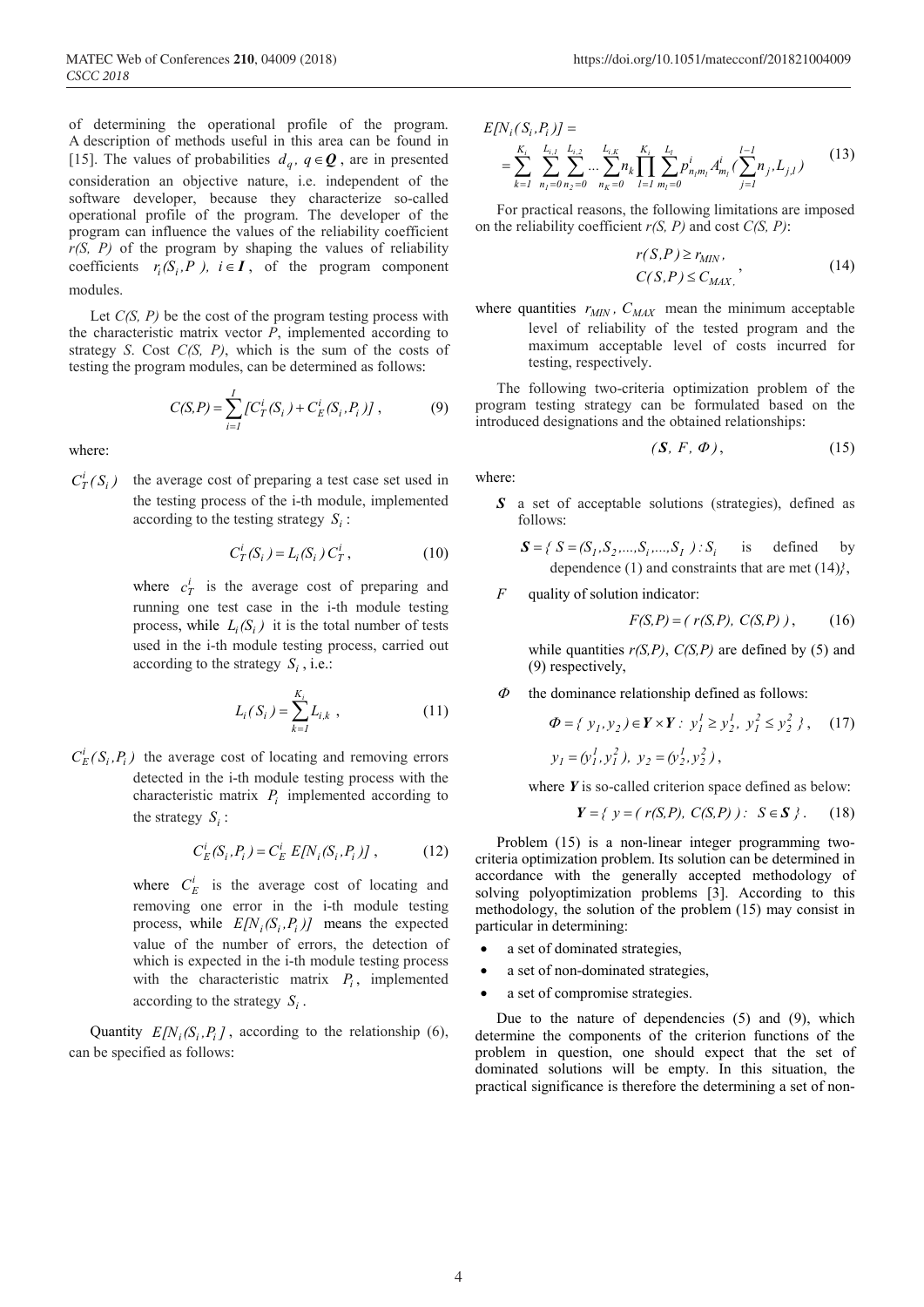dominated solutions and its possible narrowing, e.g. by defining a set of compromise solutions.

#### **4 Numerical example**

To illustrate the considerations presented in previous sections, a simple numerical example will be considered.

Let the graph of the tested program, characterizing its modular structure, be determined as in Fig. 1.

Assuming that all paths connecting the beginning node  $i_{WE}$ =1 with the end node  $i_{WY}$  =7 are logical paths we obtain

$$
\mathbf{Q} = \{1, 2, 3, 4, 5, 6\},\
$$

where the sets of module numbers that make up particular logical paths are defined as follows:

$$
I_1 = \{ 1, 2, 7 \},
$$
  
\n
$$
I_2 = \{ 1, 2, 4, 7 \},
$$
  
\n
$$
I_3 = \{ 1, 2, 4, 6, 7 \},
$$
  
\n
$$
I_4 = \{ 1, 3, 4, 7 \},
$$
  
\n
$$
I_5 = \{ 1, 3, 4, 6, 7 \},
$$
  
\n
$$
I_6 = \{ 1, 3, 5, 6, 7 \}.
$$

The values of probabilities of activating individual logical paths by individual test case are specified in Table 1. The remaining numerical data for which the calculations will be carried out are contained in Table 2.



**Fig. 1**. Graph of the example program

The calculations will be carried out for the test scheme, in which each cycle of testing a single module involves performing only one test, followed by evaluation of test results and localization and removal of errors, if the test showed their occurrence. According to the determination of the testing strategy (1), this means that it occurs  $L_{i,k} = 1, k = \overline{I, L_{i,K_i}}, i = \overline{I,7}.$ 

In the considerated case the testing strategy of the program can be presented in the following form

$$
S = (S_1, S_2, S_3, S_4, S_5, S_6, S_7),
$$

where

$$
S_i=K_i,\ i=\overline{I,7},
$$

while  $K_i$  means the number of cycles of the i-th module testing process, within each of which – in accordance with the previously assumed assumption – exactly one test is performed.

A direct consequence of the assumed testing scheme is the inability to detect in the subsequent cycles the testing process of individual modules of the so-called repeated errors, i.e. errors detected by different tests. According to the definition (3), the characteristic matrices of individual modules have the form:

$$
P_i(S) = P_i = \begin{bmatrix} I & 0 \\ 0 & I \end{bmatrix}, \quad i = \overline{I,7} \,. \tag{19}
$$

In the considerated case, expressions  $(5)$  -  $(6)$ , defining the form of program reliability coefficient after the end of the test process, implemented according to strategy *S*, are simplified and take the form of

$$
r(S) = \sum_{q \in \mathcal{Q}} d_q \prod_{i \in I_q} r_i(S_i), \qquad (20)
$$

while quantities  $r_i(S_i)$  are dedined as follows [17]:

$$
r_i(S_i) = I - (I - r_i) \sum_{n_1=0}^{I} e^{-\alpha_i n_1} (I - r_i)^{n_1} r_i^{1 - n_1}
$$
  

$$
\sum_{n_2=0}^{I} e^{-\alpha_i n_2} [e^{-\alpha_i n_1} (I - r_i)]^{n_2} [I - e^{-\alpha_i n_1} (I - r_i)]^{1 - n_2} \cdots
$$
  

$$
\cdots \sum_{n_{K_i}=0}^{I} e^{-\alpha_i n_{K_i}} [e^{-\alpha_i \sum_{m=1}^{K_i - 1} n_m} (I - r_i)]^{n_{K_i}} [I - e^{-\alpha_i \sum_{m=1}^{K_i - 1} n_m} (I - r_i)]^{1 - n_{K_i}}
$$
  
(21)

**Table 1**. Probability values for the activation of logic paths (set 1)

|  |  |  | 015 020 025 010 020 010 |  |
|--|--|--|-------------------------|--|

**Table 2**. Numeric data characterizing the modules of the program

| $r_i$      | 0.995 | 0.99        | 0.99 | 0.985 | 0.97 | 0.99 | 0.995 |
|------------|-------|-------------|------|-------|------|------|-------|
| $\alpha_i$ | 1.5   | 10.0        | 2.0  | 3.5   | 15.0 | 6.0  | 2.5   |
| $C_T^i$    | 35.0  | <i>27.0</i> | 30.0 | 27.5  | 25.0 | 26.0 | 35.0  |
| $C_E^l$    | 50.0  | 43.0        | 50.0 | 45.0  | 35.0 | 42.0 | 55.0  |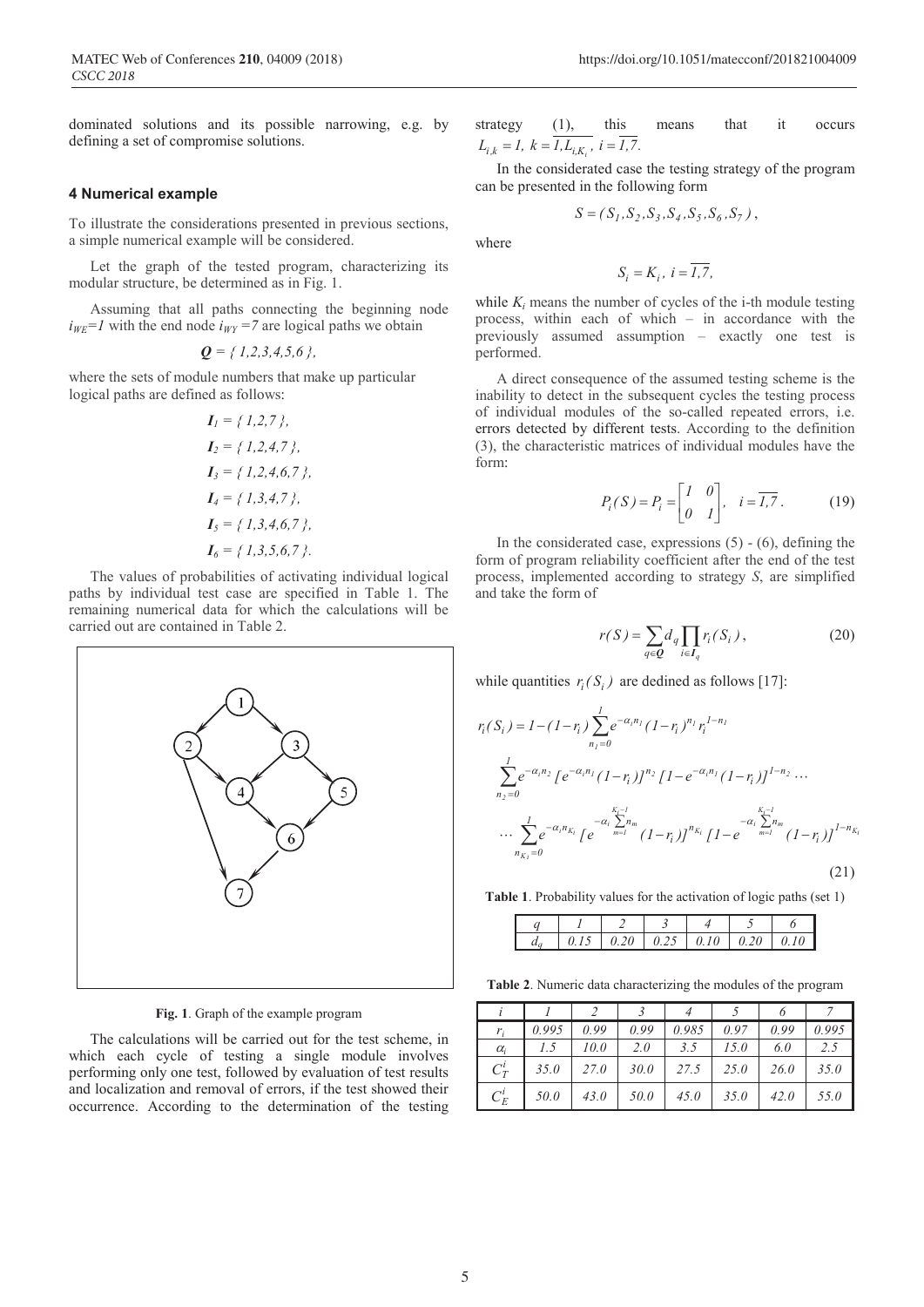The cost of the program testing process, according to dependence (9), is defined as follows:

$$
C(S) = \sum_{i \in I} \{ C_T^i(S_i) + C_E^i(S_i) \},
$$
 (22)

while

$$
C_T^i(S_i) = K_i \cdot C_T^i, \qquad (23)
$$

$$
C_E^i(S_i) = C_T^i \cdot E[N_i(S_i)] \,, \tag{24}
$$

where quantity  $E[N_i(S_i)]$ , determining the expected value of number of errors, the detection of which is expected in the testing process of the i-th module, implemented according to the strategy  $S_i$  is determined as follows [16]:

$$
E[N_i(S_i)] = (1 - r_i) \sum_{k=1}^{K_i} \sum_{n_1=0}^{l} \sum_{n_2=0}^{l} \dots \sum_{n_{k-1}=0}^{l} e^{-\alpha_i \sum_{i=1}^{k-l} n_i} \prod_{l=1}^{k-l} A_{n_l} (\sum_{i=1}^{l-1} n_i, l)
$$
\n(25)

where

$$
A_{n_l}(\sum_{i=1}^{l-l} n_i, I) = \left[e^{-\alpha_i \sum_{i=1}^{l-l} n_i} (1 - r_i)\right]^{n_l} \left[1 - e^{-\alpha_i \sum_{i=1}^{l-1} n_i} (1 - r_i)\right]^{1 - n_l}.
$$
\n(26)

The values of coefficients (20) and (22), despite their relatively complex analytical form, can be very easily determined using computer technology.

The initial value of the reliability coefficient of the analyzed program, i.e. before the start of the testing process for data from Tables 1 and 2, is specified as follows:

$$
r = \sum_{q \in \mathbf{Q}} d_q \prod_{i \in I_q} r_i = 0.9609.
$$

In the considered example, it is assumed that the solution of the two-criteria optimization problem (15) consists in determining a set of non-dominated, i.e. strategies, solutions, i.e. the Pareto collection [3].

The polyoptimization problem (15) will be solved for a set of character constraints:

$$
r_{MIN} \ge 0.9650,
$$
  
\n
$$
C_{MAX} \le 1500,
$$
  
\n
$$
K_i \le 13.
$$

Last from above limits is technical one and serves only to reduce the size of the two-criteria optimization problem.

A solution of the task (15) (with the above restrictions) as the set of non-dominated strategies is presented in Table 3, wherein calculations were made for the data contained in Tables 1 and 2. This set was determined using the full review method, using computer technology. In the example under

consideration, the set of non-dominated strategies contains 6 elements. According to dependence (1), each row in Table 3 defines the optimal testing strategy of the considered program, i.e. such strategy that maximizes the value of the reliability index and minimizes the cost of testing. The determined optimal values of these coefficients for individual nondominated strategies are also presented in Table 3.

The value of the reliability coefficient of the program under consideration, determined by the dependence (20), obviously depends not only on the value of reliability coefficients of its component modules, but also on the so-called the operational profile of the program, i.e. from the probabilities of activating individual logical paths of the program by a single set of input data.

**Table 3**. Set of non-dominated solutions for  $r_{MIN}=0.9650$  and *CMAX=1500*

| $S_I$    | $S_2$ | $\boldsymbol{S}_3$      | $S_4$ | $S_5$ | $S_6$ | $\bm{S}_7$ | r(S)     | C(S)    |
|----------|-------|-------------------------|-------|-------|-------|------------|----------|---------|
| 0        | 12    | 0                       | 13    | 13    | 13    | 0          | 0,965026 | 1374.02 |
| 0        | 13    | 0                       | 13    | 13    | 12    | 0          | 0,965032 | 1375.03 |
| 0        | 13    | 0                       | 13    | 13    | 13    | 0          | 0,965078 | 1401,40 |
| 0        | 13    |                         | 13    | 13    | 13    | 0          | 0.965112 | 1431,90 |
| 0        | 13    |                         | 13    | 13    | 13    | 0          | 0.965145 | 1462,40 |
| $\theta$ | 13    | $\overline{\mathbf{3}}$ | 13    | 13    |       | 0          | 0.965178 | 1492,89 |

**Table 4**. Values of probabilities for activating logical paths (set 2)

|  | 0.05 |  | $0.20 \pm 0.30 \pm 0.30$ | 0.10 |  |
|--|------|--|--------------------------|------|--|

**Table 5**. Set of non-dominated solutions for  $r_{MIN}=0.9690$  and *CMAX=1500*

| $\boldsymbol{S}_t$ | S, | $\boldsymbol{S}_3$      | $\mathcal{S}_4$ | $S_5$ | $S_6$ | $\mathbf{S}_7$ | r(S)     | C(S)    |
|--------------------|----|-------------------------|-----------------|-------|-------|----------------|----------|---------|
| 0                  | 13 | 8                       | 13              | 12    | 7     | 0              | 0,969001 | 1461,26 |
| 0                  | 13 | 9                       | 13              | 13    | 5     | 0              | 0,969002 | 1464,66 |
| 0                  | 13 | 9                       | 13              | 12    | 6     | 0              | 0.969004 | 1465,33 |
| 0                  | 13 | $\overline{\mathbf{3}}$ | 13              | 13    | 12    | 0              | 0,969005 | 1466,52 |
| 0                  | 13 | 10                      | 13              | 12    | 5     | 0              | 0,969007 | 1469,40 |
| 0                  | 13 | 10                      | 13              | 11    | 6     | 0              | 0,969008 | 1470.04 |
| 0                  | 13 | 4                       | 13              | 13    | 11    | 0              | 0,969012 | 1470.63 |
| 0                  | 13 | 5                       | 13              | 13    | 10    | 0              | 0,969018 | 1474,73 |
| 0                  | 13 | 6                       | 13              | 13    | 9     | 0              | 0,969023 | 1478.82 |
| 0                  | 13 | 6                       | 13              | 12    | 10    | 0              | 0.969024 | 1479,48 |
| 0                  | 13 | 7                       | 13              | 13    | 8     | 0              | 0,969028 | 1482,91 |
| 0                  | 13 | 8                       | 13              | 13    | 7     | 0              | 0,969031 | 1486,99 |
| 0                  | 13 | 8                       | 13              | 12    | 8     | 0              | 0,969033 | 1487.65 |
| 0                  | 13 | 9                       | 13              | 13    | 6     | 0              | 0,969035 | 1491,06 |
| 0                  | 13 | 9                       | 13              | 12    | 7     | 0              | 0,969036 | 1491,73 |
| 0                  | 13 | 10                      | 13              | 13    | 5     | 0              | 0,969037 | 1495,12 |
| 0                  | 13 | 10                      | 13              | 11    | 7     | 0              | 0,969039 | 1496,44 |
| 0                  | 13 | $\overline{4}$          | 13              | 13    | 12    | 0              | 0,969042 | 1497,00 |

By changing, for example, the values of probabilities  $d_q$ ,  $q = 1.6$ , as shown in Table 4, with the remaining numerical data presented in Table 2 unchanged, it is obtained: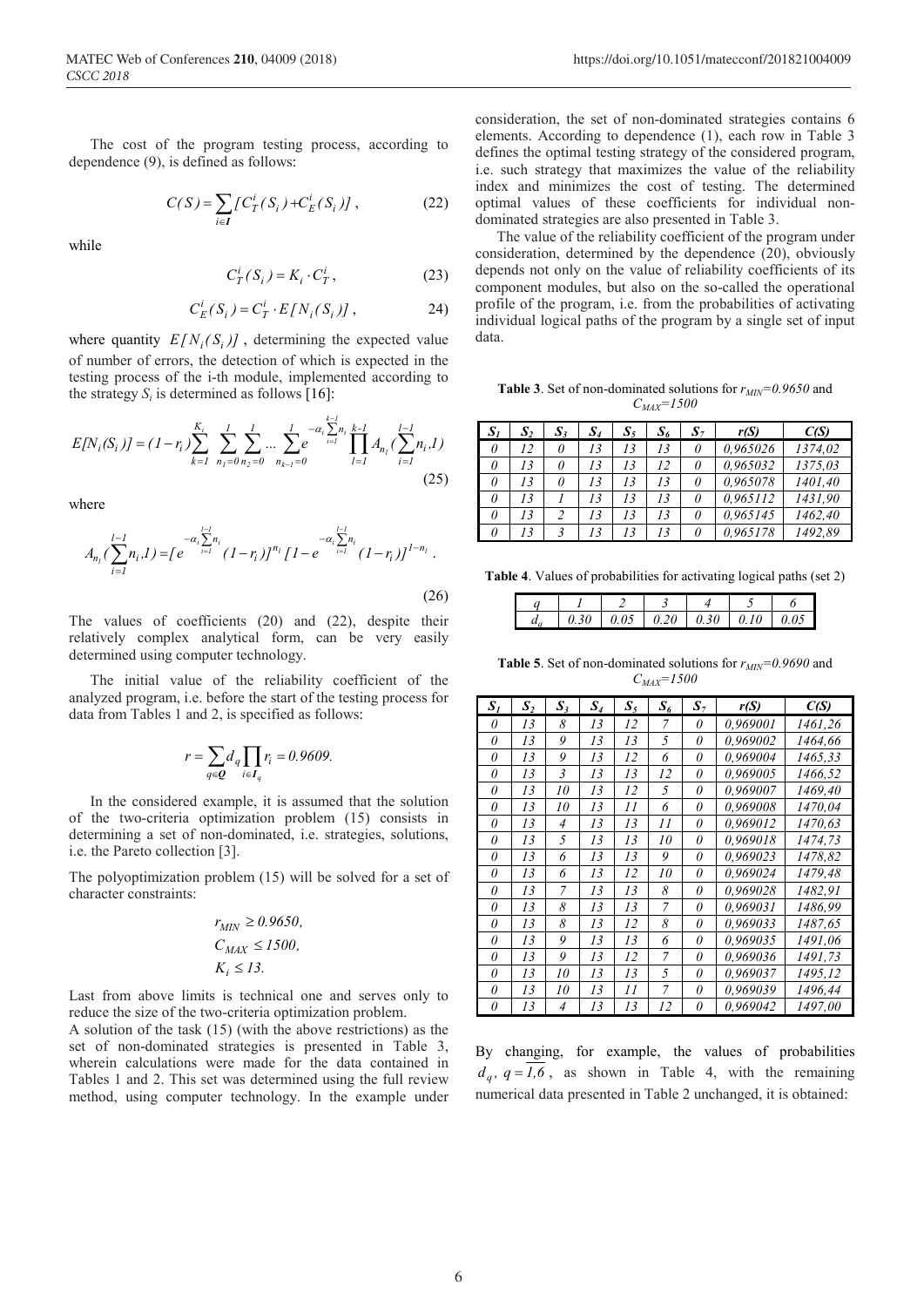- initial value of the program reliability coefficient *r=0.9657*,
- a set of solutions for non-dominated tasks (15), with constraints:

$$
r_{MIN} \ge 0.9690,
$$
  
\n
$$
C_{MAX} \le 1500,
$$
  
\n
$$
K_i \le 13,
$$

presented in Table 5. In the present case the set of nondominated strategies defined by particular rows of table 5 consists of 18 elements. Each strategy *S*, determined in accordance with (1), presented in this table has the property that for the corresponding reliability coefficient of the program *r(S)* is a strategy with a minimum cost *C(S)* (or respectively: for the corresponding cost of testing *C(S)* is a strategy with a maximum  $r(S)$  value). The values of constituent functions  $r(S)$ , *C(S)* corresponding to individual non-dominated strategies, are also presented in Table 5. In the case when too high value of a cardinality number of non-dominated solutions set makes it difficult to decide on one of them, an additional criterion can be used, called in the polyoptimization theory the criterion of compromise (such a solution of the polyoptimisation problem is called a compromise solution) [3].

The analysis of the strategies oresented in Tables 3 and 5 shows that within the accepted limitations, including limitations on the total cost of the program testing process, optimal testing strategies prefer testing of these modules in the first place, the increase in the reliability coefficient which has the greatest impact on the value increase reliability coefficient of the entire program and those whose cost of testing is the lowest.

## **5 Summary**

The final level of reliability of the created software product is formed during the implementation of all stages of the development process. Constantly increasing reliability requirements expected for modern software systems, especially systems with responsible software, enforce the need to improve the design and implementation methods used in all stages of the process. Despite the continuous development and improvement of these methods, their current level does not give full guarantee of creating a complex software product completely free of errors.

The software engineering practice shows that the biggest percentage of errors, among errors committed throughout the entire software production process, is made in its initial stages, i.e. as part of the requirements specification and design. For this reason, it is highly desirable to develop methods to verify the correctness of the results of the initial stages of the software development process, as a result of which there will be a significant increase in the share of verification methods in error detection, thus contributing to the reduction of errors detected at the testing stage. Such situation will create a real basis for a significant shortening of the software production cycle and a reduction of production costs.

The testing stage, creating great opportunities to verify and shape software reliability, significantly increases the cost of its production. The effectiveness of the work related to testing, expressed by the interdependence of the level of program product reliability and the cost of testing it, strongly depends on the adopted testing strategy, specifying the organization and scope of the work performed. In this situation, therefore, there is a need to define the conditions for a compromise in terms of reliability and cost requirements set for the software. The practical finding of this compromise can be greatly facilitated if there are possibilities to formally assess the level of software quality and the cost of testing it using appropriate indicators.

A method of determining a program testing strategy as a result of solving a two-criteria optimization problem, with the program reliability coefficient and the cost of testing as component criteria has been presented in the paper. The paper consists of description of the program testing process and mathematical model of this process, formulation of the problem of two-criteria optimization of the program testing strategy, remarks on method of solving the problem that has been formulated. proposed. To illustrate the method of finding an optimal testing strategy that has been proposed a numerical example has been considered.

# **References**

- 1. P. Ammann, J. Offutt, *Introduction to Software Testing*, Cambridge University Press, 2017.
- 2. R.C. Cheung, *A user-oriented software reliability model*. IEEE Transactions on Software Engineering, Vol. SE-6, No 2 (1980)
- 3. H. Eschenauer, J. Koski, A. Osyczka, *Multicriteria design optimization: procedures and applications*. Springer-Verlag, Berlin (1990)
- 4. R. Gould, *Graph Theory*, Dover Publications, 2013.
- 5. K. Goseva-Popstojanova, K.S.Trivedi, *Architecturebased approach to reliability assessment of software systems*. Performance Evaluation, No 45 (2001)
- 6. M. Heusser, G. Kulkarni (editors), *How to Reduce the Cost of Software Testing*, CRC Press, 2016.
- 7. S.L. Ho, M. Xie, T.N Goh, *A Study of the Connectionist Models for Software Reliability Prediction*. Computer and Mathematics with Applications. Vol.46, No.10 (2003)
- 8. C.B. Jones, *Software Development: A Rigorous Approach*, Prentice Hall (1980)
- 9. S. Krishnamurthy, A.P. Mathur, *On the estimation of reliability of a software system using reliabilities of its components*, in: Proceedings of the Eighth International Symposium on Software Reliability Engineering (ISSRE'97) (1997)
- 10. P. Kubat, *Assessing reliability of modular software*, Operations Research Letter, No 8, 1989, 35–41